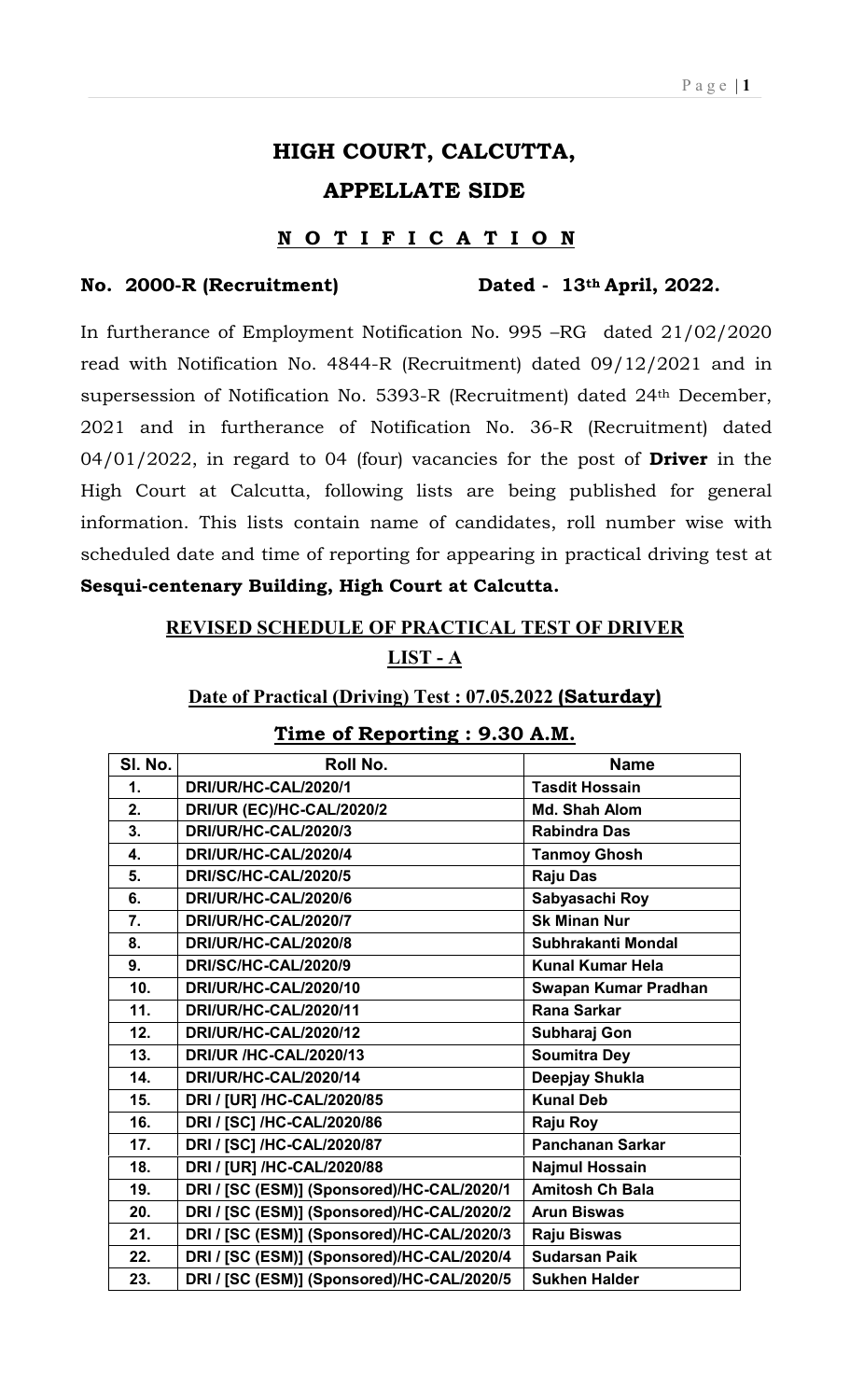### LIST - B

### Date of Practical (Driving) Test : 14.05.2022 (Saturday)

| SI. No.       | <b>Roll No.</b>                             | <b>Name</b>                    |
|---------------|---------------------------------------------|--------------------------------|
| $\mathbf 1$ . | DRI/UR/HC-CAL/2020/15                       | Kazi Sofikul Islam             |
| 2.            | <b>DRI/SC/HC-CAL/2020/16</b>                | <b>Krishna Saha</b>            |
| 3.            | DRI/OBC-B/HC-CAL/2020/17                    | <b>Bhutnath Pal</b>            |
| 4.            | <b>DRI/UR/HC-CAL/2020/18</b>                | <b>Pradip Mondal</b>           |
| 5.            | <b>DRI/SC/HC-CAL/2020/19</b>                | Sanjib Brahma                  |
| 6.            | <b>DRI/SC/HC-CAL/2020/20</b>                | <b>Rana Sarkar</b>             |
| 7.            | DRI/UR/HC-CAL/2020/21                       | Soumya Mukherjee               |
| 8.            | <b>DRI/UR/HC-CAL/2020/22</b>                | <b>Apurba Pal</b>              |
| 9.            | DRI/UR/HC-CAL/2020/23                       | <b>Alok Kumar Das</b>          |
| 10.           | DRI/OBC-A/HC-CAL/2020/24                    | <b>Khandeker Sanawaz Uddin</b> |
| 11.           | <b>DRI/SC/HC-CAL/2020/25</b>                | <b>Biswajit Halder</b>         |
| 12.           | <b>DRI/SC (ESM) /HC-CAL/2020/26</b>         | <b>Sudarsan Paik</b>           |
| 13.           | <b>DRI/UR/HC-CAL/2020/27</b>                | <b>Bimal Giri</b>              |
| 14.           | DRI/UR/HC-CAL/2020/28                       | Krishna Pada Bachhar           |
| 15.           | DRI / [UR] /HC-CAL/2020/89                  | <b>Puranjoy Ghosh</b>          |
| 16.           | DRI / [UR] /HC-CAL/2020/90                  | <b>Sumanta Dey</b>             |
| 17.           | DRI / [UR] /HC-CAL/2020/91                  | <b>Sandip Das</b>              |
| 18.           | DRI / [UR] /HC-CAL/2020/92                  | <b>Ram Prakash Dubey</b>       |
| 19.           | DRI / [SC (ESM)] (Sponsored)/HC-CAL/2020/6  | <b>Tapas Kumar Bayen</b>       |
| 20.           | DRI / [SC (ESM)] (Sponsored)/HC-CAL/2020/7  | <b>Ripan Kumar Samaddar</b>    |
| 21.           | DRI / [SC (ESM)] (Sponsored)/HC-CAL/2020/8  | <b>Paritosh Naskar</b>         |
| 22.           | DRI / [SC (ESM)] (Sponsored)/HC-CAL/2020/9  | Sanjib Patra                   |
| 23.           | DRI / [SC (ESM)] (Sponsored)/HC-CAL/2020/10 | <b>Nibaran Roy</b>             |

## Time of Reporting : 9.30 A.M.

#### LIST - C

### Date of Practical (Driving) Test : 21.05.2022 (Saturday)

# Time of Reporting : 9.30 A.M.

| SI. No.         | Roll No.                          | <b>Name</b>              |
|-----------------|-----------------------------------|--------------------------|
| 1.              | DRI/SC (ESM)/HC-CAL/2020/29       | <b>Harisankar Mondal</b> |
| 2.              | <b>DRI/SC/HC-CAL/2020/30</b>      | Niladri Jana             |
| 3.              | DRI/UR/HC-CAL/2020/31             | <b>Ashim Maity</b>       |
| 4.              | <b>DRI/SC/HC-CAL/2020/32</b>      | <b>Panchu Gopal Das</b>  |
| 5.              | <b>DRI/UR/HC-CAL/2020/33</b>      | <b>Gouranga Ghosh</b>    |
| 6.              | <b>DRI/UR/HC-CAL/2020/34</b>      | <b>Susovan Bosu</b>      |
| 7.              | <b>DRI/UR/HC-CAL/2020/35</b>      | <b>Md. Sahabuddin</b>    |
| 8.              | <b>DRI/UR/HC-CAL/2020/36</b>      | <b>Malay Kolay</b>       |
| 9.              | <b>DRI/UR/HC-CAL/2020/37</b>      | <b>Rahul Kumar Shaw</b>  |
| 10 <sub>1</sub> | <b>DRI/UR/HC-CAL/2020/38</b>      | <b>Dinesh Shaw</b>       |
| 11.             | <b>DRI/UR/HC-CAL/2020/39</b>      | <b>Jayanta Mallick</b>   |
| 12.             | DRI/OBC-B/HC-CAL/2020/40          | <b>Sandip Mondal</b>     |
| 13.             | <b>DRI/UR (EC)/HC-CAL/2020/41</b> | <b>Debabrata Mondal</b>  |
| 14.             | DRI / [UR] /HC-CAL/2020/93        | Anup Kumar Kori          |
| 15.             | DRI / [UR] /HC-CAL/2020/94        | <b>Tapas Paul</b>        |
| 16.             | DRI / [UR] /HC-CAL/2020/95        | Sanjay Kumar Rai         |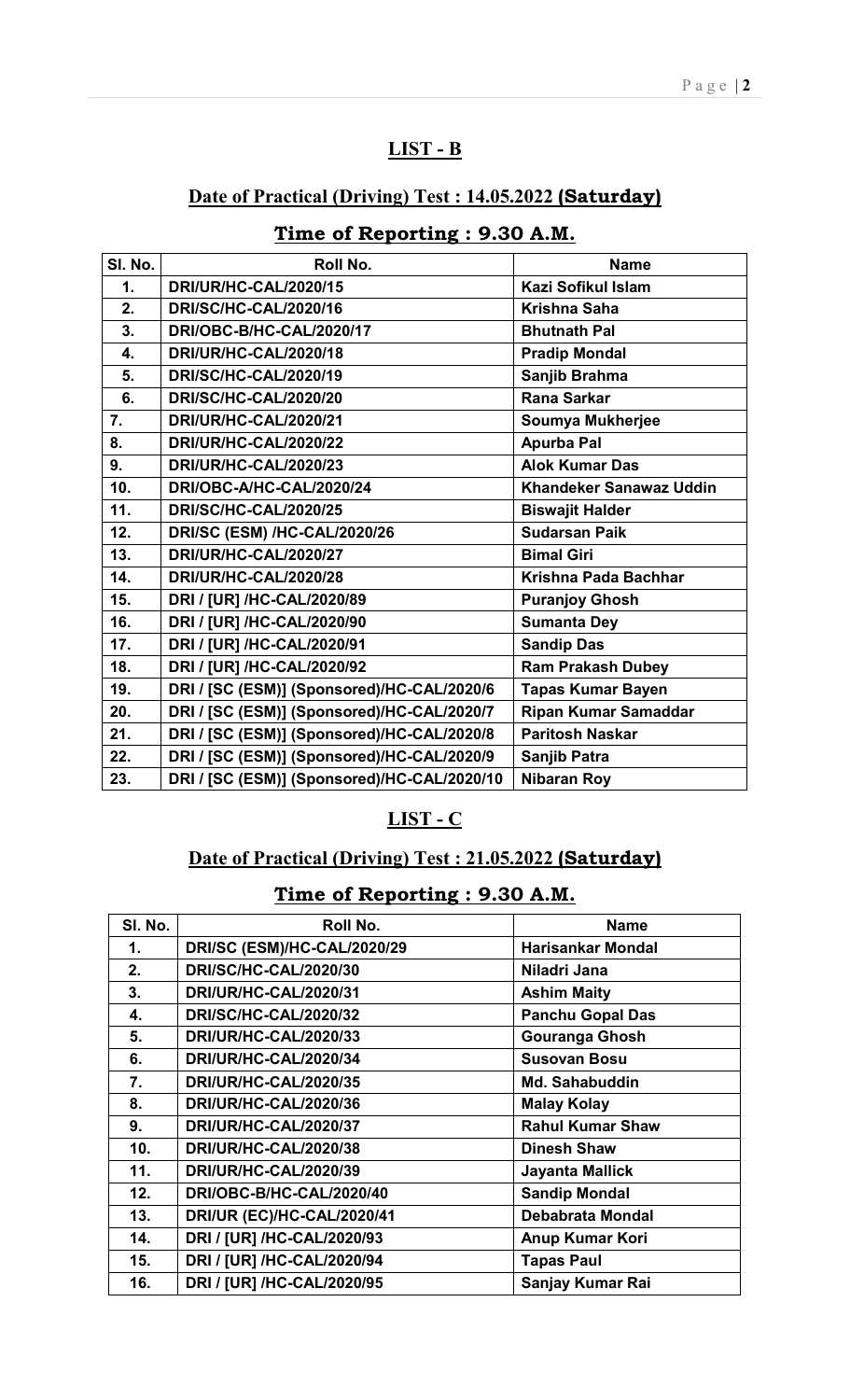| SI. No. | Roll No.                                  | <b>Name</b>            |
|---------|-------------------------------------------|------------------------|
| 17.     | DRI / [UR] /HC-CAL/2020/96                | <b>Avijit Kayal</b>    |
| 18.     | DRI/ [SC (EC)] (Sponsored)/HC-CAL/2020/1  | <b>Abhijit Bagdi</b>   |
| 19.     | DRI/ [SC (EC)] (Sponsored)/HC-CAL/2020/2  | <b>Pradip Barman</b>   |
| 20.     | DRI/ [SC (EC)] (Sponsored)/HC-CAL/2020/3  | <b>Prasanta Mandal</b> |
| 21.     | DRI/ [SC (EC)] (Sponsored)/HC-CAL/2020/4  | <b>Bapi Mandal</b>     |
| 22.     | DRI/ [SC (EC)] (Sponsored)/HC-CAL/2020/5  | Narayan Chandra Roy    |
| 23.     | DRI/ [OBC (EC)] (Sponsored)/HC-CAL/2020/6 | Rajani Ghosh           |

### LIST - D

#### Date of Practical (Driving) Test : 11.06.2022 (Saturday)

| SI. No. | <b>Roll No.</b>                              | <b>Name</b>                |
|---------|----------------------------------------------|----------------------------|
| 1.      | DRI/UR/HC-CAL/2020/42                        | <b>Abhijit Mitra</b>       |
| 2.      | <b>DRI/UR/HC-CAL/2020/43</b>                 | <b>Dipanjan Chatterjee</b> |
| 3.      | DRI/SC/HC-CAL/2020/44                        | <b>Pulak Sardar</b>        |
| 4.      | DRI/UR/HC-CAL/2020/45                        | <b>Arijit Ghosh</b>        |
| 5.      | DRI/UR/HC-CAL/2020/46                        | <b>Rabin Chakraborty</b>   |
| 6.      | DRI/UR/HC-CAL/2020/47                        | <b>Srikanta Dana</b>       |
| 7.      | DRI/UR/HC-CAL/2020/48                        | <b>Sukhendra Nath Paul</b> |
| 8.      | DRI/SC/HC-CAL/2020/49                        | <b>Partha Barman</b>       |
| 9.      | <b>DRI/UR/HC-CAL/2020/50</b>                 | <b>Paban Soren</b>         |
| 10.     | DRI/UR/HC-CAL/2020/51                        | <b>Anupam Giri</b>         |
| 11.     | <b>DRI/SC/HC-CAL/2020/52</b>                 | <b>Susanta Das</b>         |
| 12.     | DRI/SC (ESM)/HC-CAL/2020/53                  | <b>Barun Kar</b>           |
| 13.     | <b>DRI/UR/HC-CAL/2020/54</b>                 | <b>Santanu Mandal</b>      |
| 14.     | DRI / [OBC-B] /HC-CAL/2020/97                | Sadhu Charan Mahata        |
| 15.     | DRI / [UR] /HC-CAL/2020/98                   | <b>Proloy Nath Pal</b>     |
| 16.     | DRI / [UR (EC)] /HC-CAL/2020/99              | <b>Somnath Saha</b>        |
| 17.     | DRI / [UR] /HC-CAL/2020/100                  | Md. Imran Khan             |
| 18.     | DRI / [SC (EC)] (Sponsored)/HC-CAL/2020/7    | <b>Ranjit Roy</b>          |
| 19.     | DRI / [OBC-A (EC)] (Sponsored)/HC-CAL/2020/8 | <b>Md Ershad Ali</b>       |
| 20.     | DRI / [OBC (EC)] (Sponsored)/HC-CAL/2020/9   | <b>Bibhison Debnath</b>    |
| 21.     | DRI / [SC (EC)] (Sponsored)/HC-CAL/2020/10   | <b>Manikanta Mali</b>      |
| 22.     | DRI / [SC (EC)] (Sponsored)/HC-CAL/2020/11   | Ranjir Barman              |
| 23.     | DRI / [OBC (EC)] (Sponsored)/HC-CAL/2020/12  | <b>Dinesh Garain</b>       |

## Time of Reporting : 9.30 A.M.

#### LIST - E

### Date of Practical (Driving) Test : 18.06.2022 (Saturday)

## Time of Reporting : 9.30 A.M.

| SI. No. | Roll No.                     | <b>Name</b>                |
|---------|------------------------------|----------------------------|
| 1.      | DRI/OBC-A/HC-CAL/2020/55     | <b>Sk Abdul Aziz</b>       |
| 2.      | <b>DRI/UR/HC-CAL/2020/56</b> | Mir Raja                   |
| 3.      | DRI/UR/HC-CAL/2020/57        | <b>Debasis Majumdar</b>    |
| 4.      | <b>DRI/SC/HC-CAL/2020/58</b> | <b>Laltu Malik</b>         |
| 5.      | DRI/UR/HC-CAL/2020/59        | <b>Biplab Khanra</b>       |
| 6.      | DRI/UR/HC-CAL/2020/60        | <b>Prasenjit Mukherjee</b> |
| 7.      | DRI/UR/HC-CAL/2020/61        | <b>Rahul Paswan</b>        |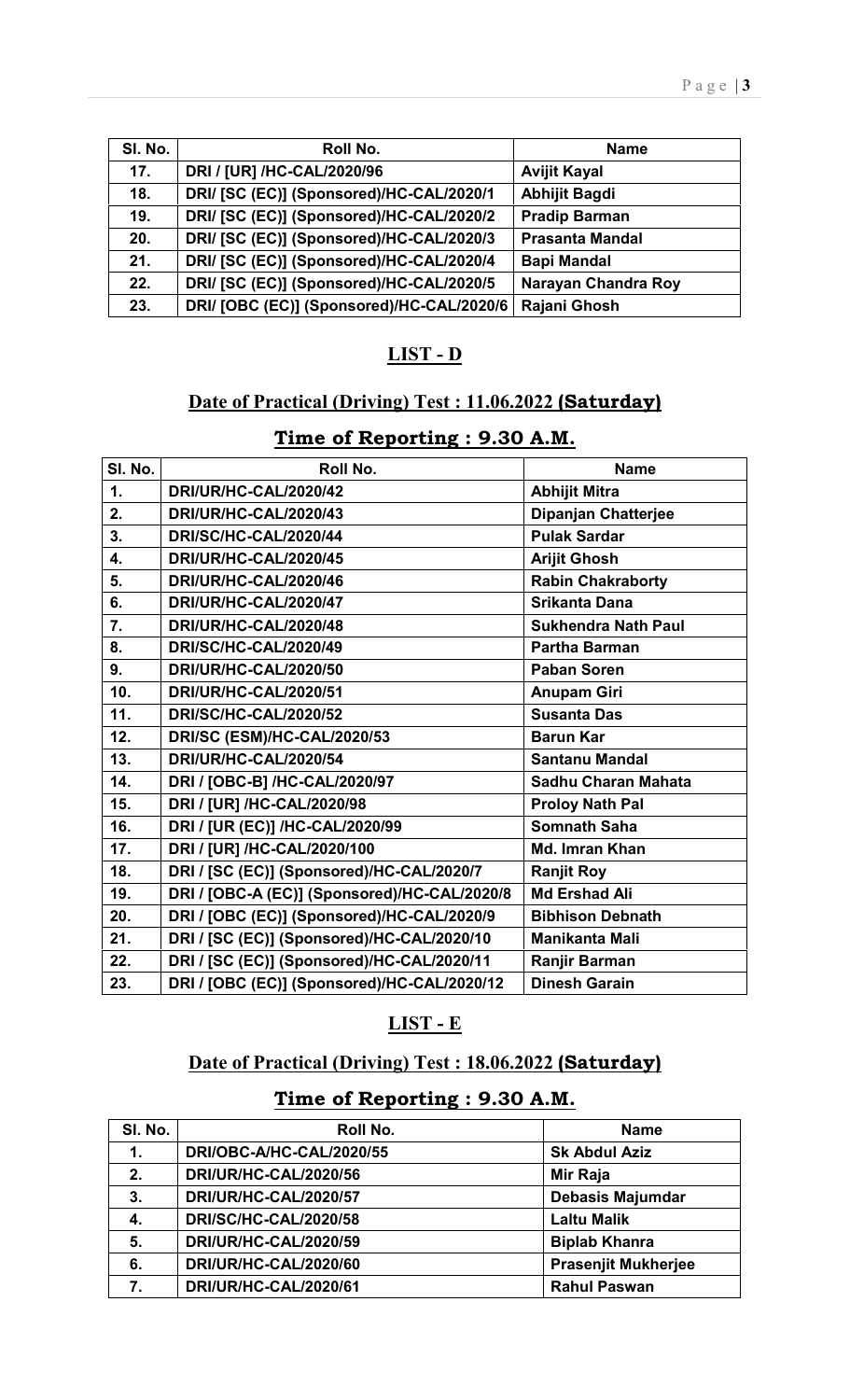| SI. No. | Roll No.                                      | <b>Name</b>                  |
|---------|-----------------------------------------------|------------------------------|
| 8.      | <b>DRI/UR/HC-CAL/2020/62</b>                  | Sanjib Saha                  |
| 9.      | <b>DRI/OBC-B/HC-CAL/2020/63</b>               | <b>Shyamalendu Ghosh</b>     |
| 10.     | DRI/UR/HC-CAL/2020/64                         | <b>Manosij Paul</b>          |
| 11.     | <b>DRI/UR/HC-CAL/2020/65</b>                  | <b>Biswajit Mandal</b>       |
| 12.     | <b>DRI/UR/HC-CAL/2020/66</b>                  | Sadananda Santra             |
| 13.     | <b>DRI/UR/HC-CAL/2020/67</b>                  | <b>Bikash Halder</b>         |
| 14.     | DRI / [UR] /HC-CAL/2020/101                   | <b>Laxman Mahato</b>         |
| 15.     | DRI / [UR] /HC-CAL/2020/102                   | <b>Kamalesh Bhowmick</b>     |
| 16.     | DRI / [OBC (B)] /HC-CAL/2020/103              | <b>Smriti Bikash Das</b>     |
| 17.     | DRI / [UR] /HC-CAL/2020/104                   | <b>Chinmoy Mondal</b>        |
| 18.     | DRI / [UR] /HC-CAL/2020/105                   | <b>Ganesh Mandal</b>         |
| 19.     | DRI / [UR] /HC-CAL/2020/106                   | <b>Pramod Kumar</b>          |
| 20.     | DRI / [OBC-A (EC)] (Sponsored)/HC-CAL/2020/13 | <b>Md Mojibar Rahaman</b>    |
| 21.     | DRI / [UR (EC)] (Sponsored)/HC-CAL/2020/14    | <b>Tarakanta Chakraborty</b> |
| 22.     | DRI / [SC (EC)] (Sponsored)/HC-CAL/2020/15    | <b>Animesh Roychowdhury</b>  |
| 23.     | DRI / [UR (EC)] (Sponsored)/HC-CAL/2020/16    | <b>Chinmoy Das Adhikary</b>  |

#### LIST - F

## Date of Practical (Driving) Test : 25.06.2022 (Saturday)

## Time of Reporting : 9.30 A.M.

| SI. No. | Roll No.                                       | <b>Name</b>                |
|---------|------------------------------------------------|----------------------------|
| 1.      | <b>DRI/UR/HC-CAL/2020/68</b>                   | <b>Jiarul Molla</b>        |
| 2.      | DRI/OBC-B/HC-CAL/2020/69                       | <b>Abhijit Paul</b>        |
| 3.      | DRI/OBC-B/HC-CAL/2020/70                       | Raju Debnath               |
| 4.      | <b>DRI/UR/HC-CAL/2020/71</b>                   | <b>Tarapada Karmakar</b>   |
| 5.      | <b>DRI/UR/HC-CAL/2020/72</b>                   | <b>Animesh Chakraborty</b> |
| 6.      | <b>DRI/SC/HC-CAL/2020/73</b>                   | Jayanta Das                |
| 7.      | DRI/UR/HC-CAL/2020/74                          | <b>Syed Soukath Ali</b>    |
| 8.      | <b>DRI/SC/HC-CAL/2020/75</b>                   | <b>Ganesh Ruidas</b>       |
| 9.      | <b>DRI/SC/HC-CAL/2020/76</b>                   | <b>Amit Naiya</b>          |
| 10.     | DRI/UR/HC-CAL/2020/77                          | <b>Bappa Mondal</b>        |
| 11.     | <b>DRI/UR/HC-CAL/2020/78</b>                   | <b>Asoke Pal</b>           |
| 12.     | <b>DRI/SC/HC-CAL/2020/79</b>                   | <b>Sankar Sil</b>          |
| 13.     | DRI/UR/HC-CAL/2020/80                          | <b>Rabin Kumar Shah</b>    |
| 14.     | <b>DRI/SC/HC-CAL/2020/81</b>                   | <b>Khokan Halder</b>       |
| 15.     | DRI/OBC-B/HC-CAL/2020/82                       | <b>Sanjib Ghosh</b>        |
| 16.     | <b>DRI/UR/HC-CAL/2020/83</b>                   | Narendra Kumar Gupta       |
| 17.     | DRI/UR/HC-CAL/2020/84                          | <b>Dipak Kumar Shaw</b>    |
| 18.     | DRI / [UR (EC)] (Sponsored)/HC-CAL/2020/17     | <b>Biplab Das</b>          |
| 19.     | DRI / [UR (EC)] (Sponsored)/ HC-CAL/2020/18    | <b>Bidyut Kumar Khanra</b> |
| 20.     | DRI / [OBC-A (EC)] (Sponsored)/ HC-CAL/2020/19 | Md Ajijul                  |
| 21.     | DRI / [UR (EC)] (Sponsored)/ HC-CAL/2020/20    | <b>Partha Karmakar</b>     |
| 22.     | DRI / [OBC-B (EC)] (Sponsored)/ HC-CAL/2020/21 | <b>Dipankar Barik</b>      |
| 23.     | DRI / [OBC-B (EC)] (Sponsored)/ HC-CAL/2020/22 | <b>Ranjit Saha</b>         |

A letter of intimation, specifying the revised date, time & venue of practical test, is being dispatched through speed post to all the above candidates